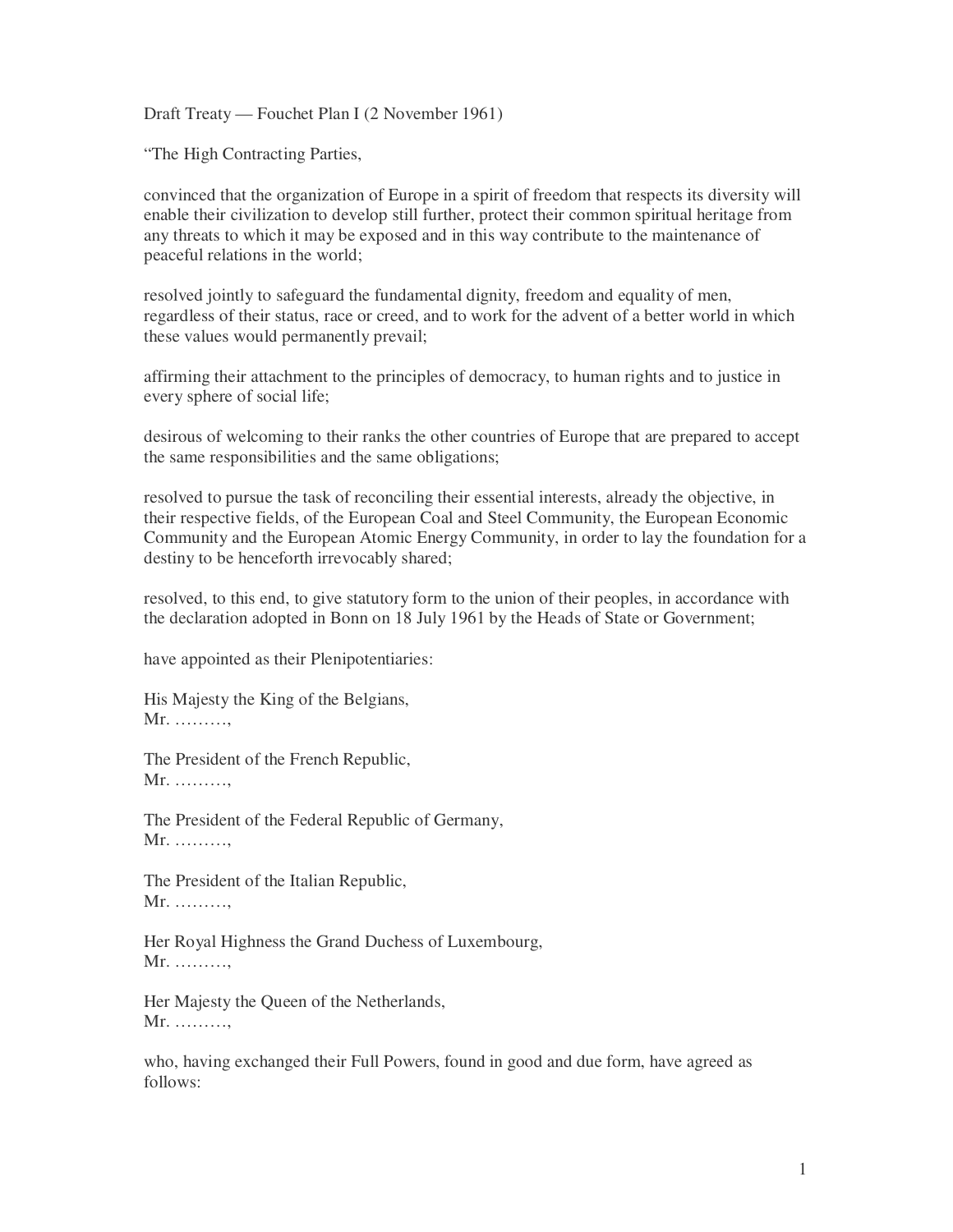Title I — Union of the European peoples

Article 1

By the present Treaty, a union of States, hereafter called "the Union", is established.

The Union is based on respect for the individuality of the peoples and of the Member States and for equality of rights and obligations. It is indissoluble.

Article 2

It shall be the aim of the Union:

— to bring about the adoption of a common foreign policy in matters that are of common interest to Member States;

— to ensure, through close co-operation between Member States in the scientific and cultural field, the continued development of their common heritage and the protection of the values on which their civilization rests;

— to contribute thus in the Member States to the defence of human rights, the fundamental freedoms and democracy;

— to strengthen, in co-operation with the other free nations, the security of Member States against any aggression by adopting a common defence policy.

Article 3

The Union shall have legal personality.

The Union shall enjoy in each of the Member States the most extensive legal capacity accorded to legal persons under their domestic law. It may, in particular, acquire or dispose of movable or immovable property and may go to law.

Title II — Institutions of the Union

Article 4

The Institutions of the Union shall be as follows:

— the Council;

- the European Parliament;
- the European Political Commission.

Article 5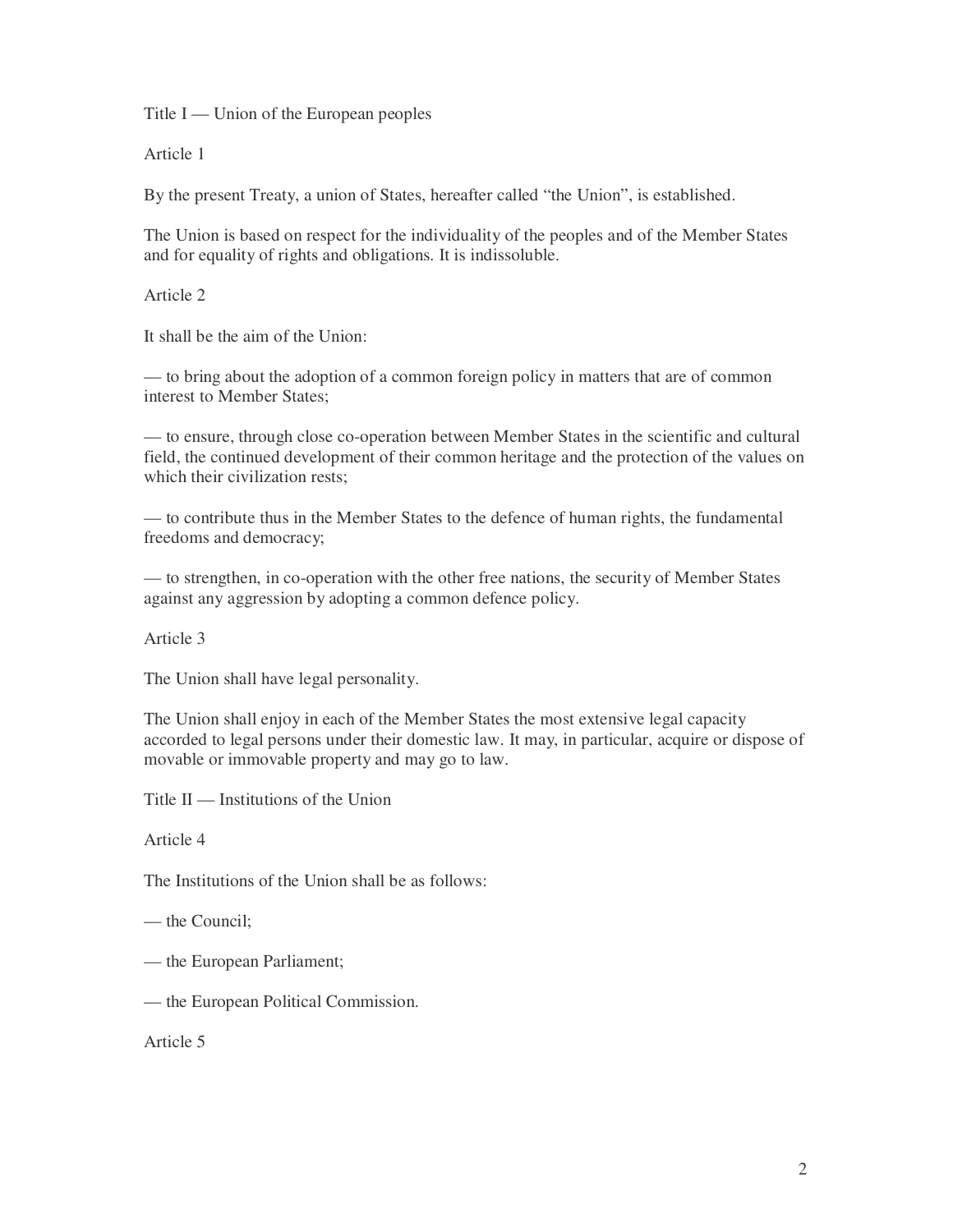The Council shall meet every four months at Head of State or Government level, and at least once in the intervening period at Foreign Minister level. It may, moreover, at any time hold extraordinary sessions at either level at the request of one or more Member States.

At each of these meetings at Head of State or Government level, the Council shall appoint a President who shall take up his duties two months before the subsequent meeting and continue to exercise them for two months after the meeting.

Meetings of the Council held at Foreign Minister level shall be presided over by the Foreign Minister of the State whose representative presides over meetings at Head of State or Government level.

The President in office shall preside over extraordinary meetings that may be held during his term of office.

The Council shall choose the place for its meetings.

## Article 6

The Council shall deliberate on all questions whose inclusion on its agenda is requested by one or more Member States. It shall adopt decisions necessary for achieving the aims of the Union unanimously. The absence or abstention of one or of two members shall not prevent a decision from being taken.

The decisions of the Council shall be binding on Member States that have participated in their adoption. Member States on which a decision is not binding, by reason of their absence or abstention, may endorse it at any time. From the moment they endorse it, the decision will be binding on them.

## Article 7

The European Parliament provided for under Article 1 of the Convention relating to certain institutions common to the European Communities signed in Rome on 25 March 1957, shall deliberate on matters concerning the aims of the Union.

It may address oral or written questions to the Council.

It may submit recommendations to the Council.

## Article 8

The Council, on receipt of a recommendation addressed to it by the European Parliament, shall give its reply to the Parliament within a period of four months.

The Council, on receipt of a recommendation addressed to it by the European Parliament, shall inform the Parliament of the action it has taken thereon within a period of six months.

The Council shall each year submit to the European Parliament a report on its activities.

Article 9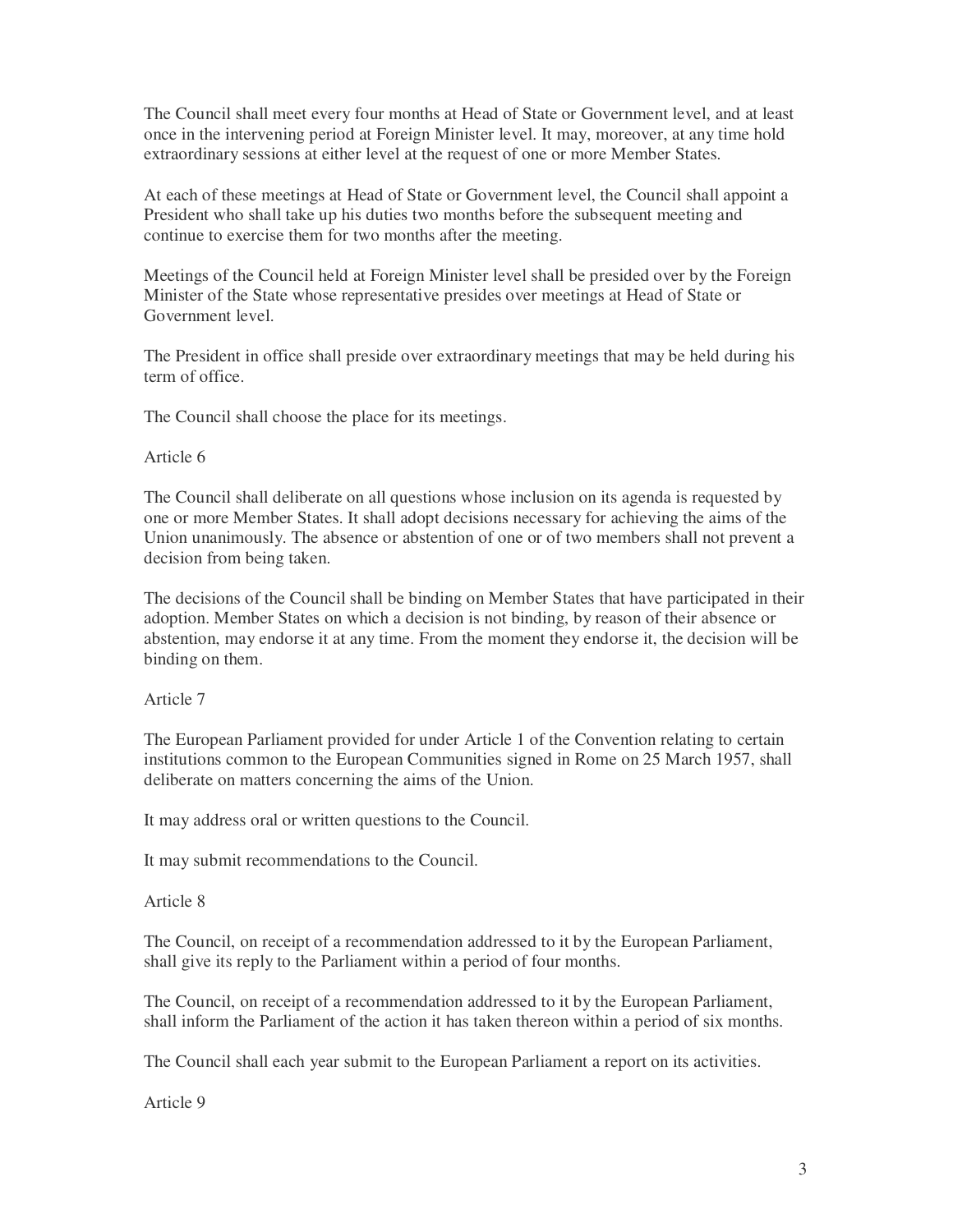The European Political Commission shall consist of senior officials of the Foreign Affairs departments of each Member State. Its seat shall be in Paris. It shall be presided over by the representative of the Member State that presides over the Council, and for the same period.

The European Political Commission shall set up such working bodies as it considers necessary.

The European Political Commission shall have at its disposal the staff and departments it requires to carry out its duties.

Article 10

The European Political Commission shall assist the Council. It shall prepare its deliberations and carry out its decisions. It shall perform the duties that the Council decides to entrust to it.

Title III — Obligations of Member States

Article 11

There shall be solidarity, mutual confidence and reciprocal assistance as between Member States. They undertake to abstain from any step or decision that might hinder or delay the achievement of the aims of the Union. They shall loyally co-operate in any consultations proposed to them and respond to requests for information addressed to them by the Council or, in compliance with the instructions of the Council, by the European Political Commission.

Title IV — Finances of the Union

Article 12

The budget of the Union shall be drawn up by the Council each year and shall include all revenues and expenditures.

Article 13

The revenues of the Union shall be derived from contributions by the Member States calculated according to the following scale:

| Belgium     | 7.9                         |    |
|-------------|-----------------------------|----|
| France      | 28                          |    |
|             | Federal Republic of Germany | 28 |
| Italy       | 28                          |    |
| Luxembourg  | 0.2                         |    |
| Netherlands | 7.9                         |    |

Article 14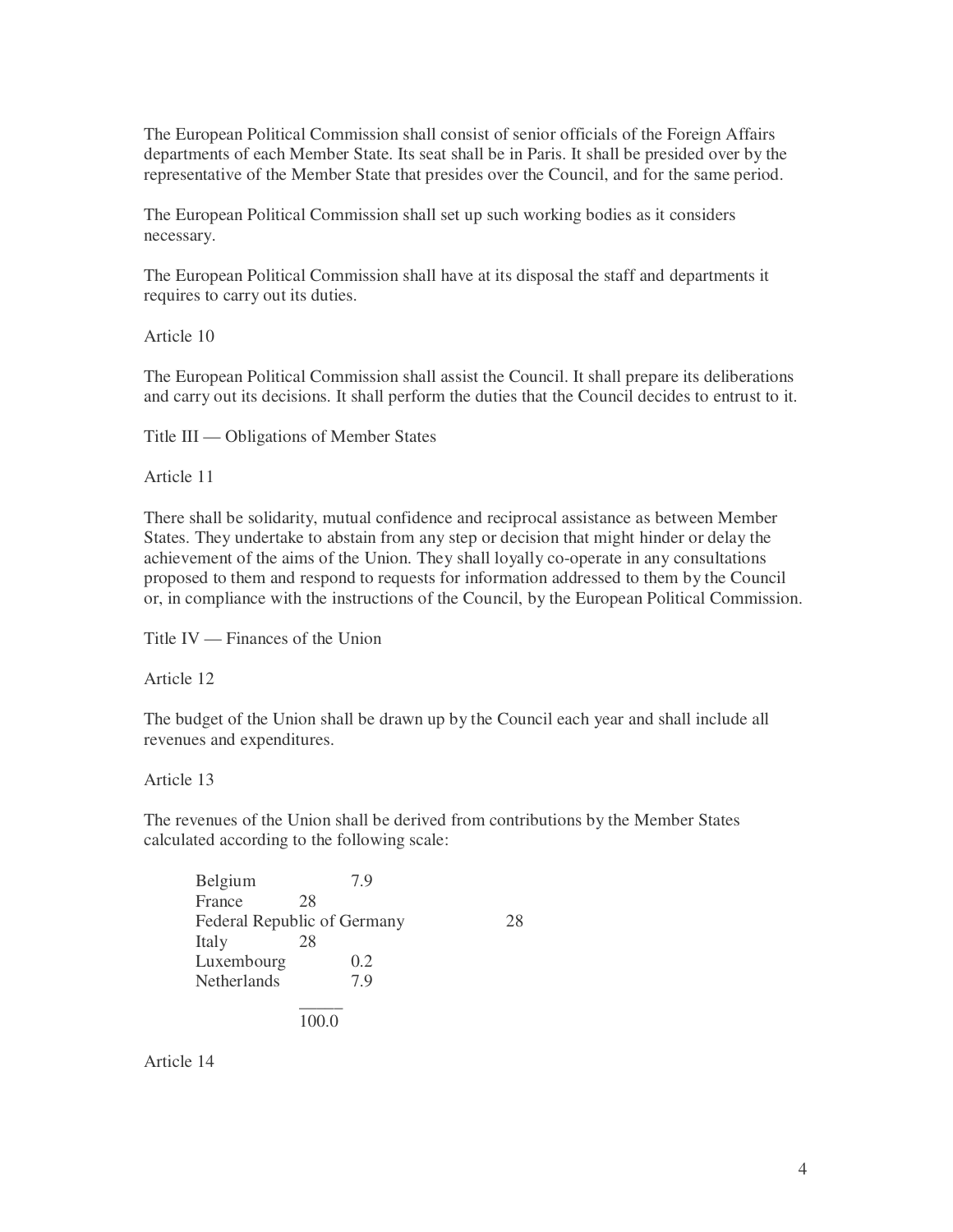The budget shall be implemented by the European Political Commission which may delegate to its chairman all or part of the powers necessary for the purpose.

Title V — General provisions

Article 15

The present Treaty may be reviewed. Draft amendments shall be submitted to the Council by Member States. The Council shall pronounce on such drafts and decide whether or not they should be passed on for an opinion to the European. Parliament.

Draft amendments adopted unanimously by the Council shall be submitted for ratification by the Member States, after the European Parliament, where appropriate, has expressed its opinion. They shall come into force once all the Member States have ratified them.

Article 16

Three years after this Treaty comes into force, it shall be subjected to a general review with a view to considering suitable measures for strengthening the Union in the light of the progress already made.

The main objects of such a review shall be the introduction of a unified foreign policy and the gradual establishment of an organization centralizing, within the Union, the European Communities referred to in the Preamble to the present Treaty.

The amendments arising from this review shall be adopted in accordance with the procedure outlined in Article 15 above.

Article 17

The Union shall be open for membership to Member States of the Council of Europe that accept the aims set out in Article 2 above and that have previously acceded to the European Communities referred to in the Preamble to this Treaty.

The admission of a new Member State shall be decided unanimously by the Council after an additional Act has been drawn up to this Treaty. This Act shall contain the necessary adjustments to the Treaty. It shall come into force once the State concerned has submitted its instrument of ratification.

Article 18

This Treaty, drawn up in a single original in the Dutch, French, German and Italian languages, all four texts being equally authentic, shall be deposited in the archives of the Government of ……… which shall transmit a certified copy to each of the Governments of the other signatory States.

This Treaty shall be ratified. The instruments of ratification shall be deposited with ……… which shall notify the Governments of the other Member States that this has been done.